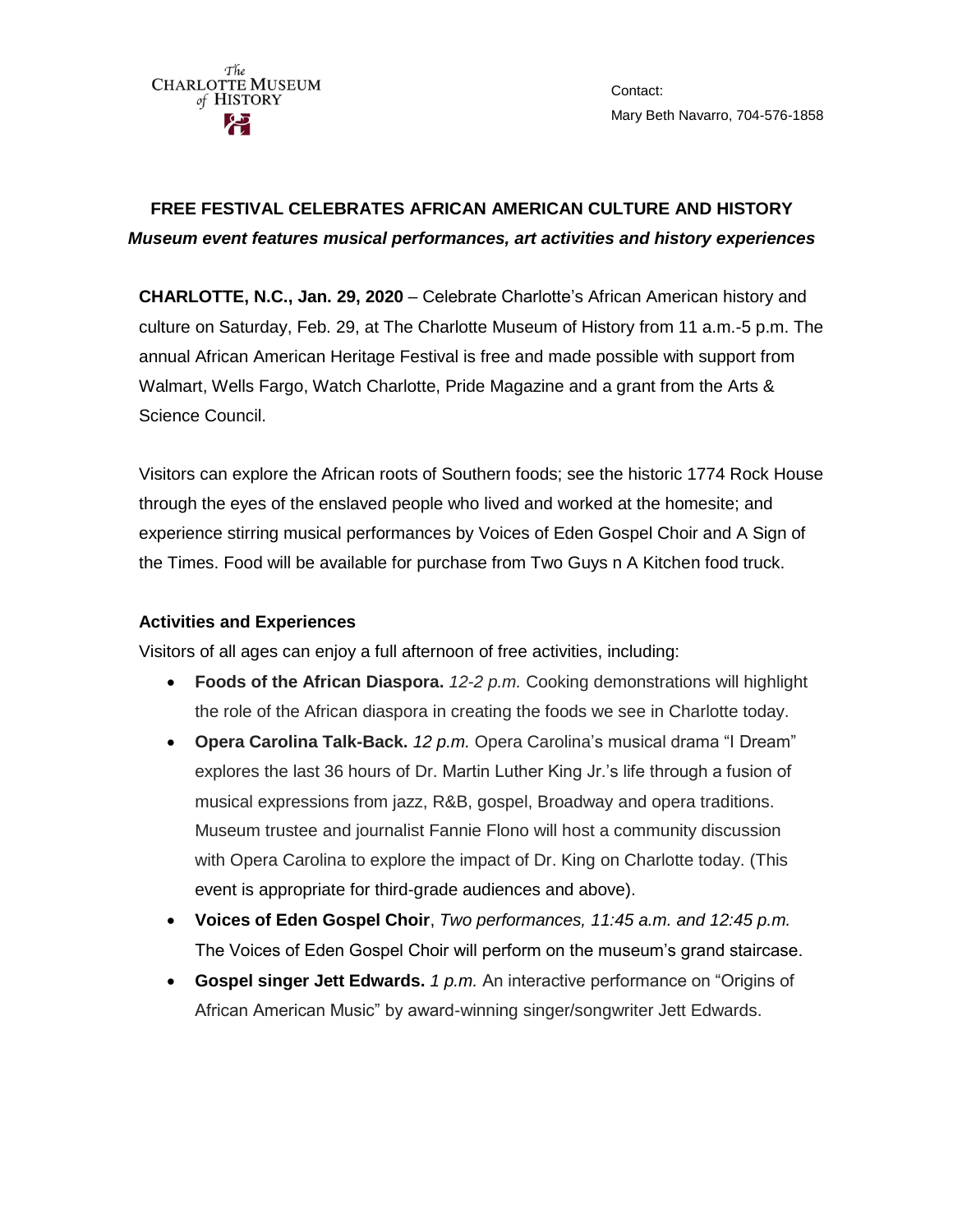$\overbrace{\text{CHARLOITE}}^{\text{The}}\text{MUSEUM}$  $of$  HISTORY

- **The Mecklenburg Kirkpatricks**. *2 p.m.* We invite you to be a part of a conversation about the relationships and struggles forged by the legacy of enslavement here in Charlotte. The conversation will feature Jimmie Kirkpatrick and De Kirkpatrick, subjects of a documentary currently in development. These two men – one black, one white – share the same last name and are connected by the legacy of slavery. By learning from each other, they hope to begin healing the deep wounds that many have never faced. This conversation is part of the Ron Hankins "History Talks" Lecture Series, sponsored by Wells Fargo.
- **Through the Eyes of Bet.** *2-4 p.m.* Hear from Bet, one of the enslaved people who lived and worked on this property during the Revolutionary War period. She will talk about her life and experiences. Bet is portrayed by her descendant, Queen Thompson.
- **A Sign of the Times.** *3 p.m.* A Sign of the Times of the Carolinas preserves the legacy of the African Diaspora through music, dance and the spoken word. A Sign of the Times's first Black History Concert in Charlotte was held at The Charlotte Museum of History more than 20 years ago.
- **African Fashion Show**. *4 p.m.* Hosted by House of Africa, this fashion show features unique fashions from various African countries and explores their impact on American fashion. The show includes drummers, dance and celebration.

 **Explore the historic Alexander Homesite**, *12-4 p.m.* See the historic 1774 Alexander Rock House, the oldest home in Mecklenburg County, and its homesite through the eyes of the people who were enslaved here in the late 18<sup>th</sup> and early 19<sup>th</sup> century, in a new nation that was ostensibly inspired by the idea of liberty.

- **Who's your hero? Make & Take Activity.** *All day.* Create cards highlighting important African American figures in Queen City history. This activity is designed to encourage kids to think about how they can be forces of change in their own communities and become their own Queen City heroes.
- **Finding Your Family Story,** *All day.* Join the Charlotte Mecklenburg Library and the Olde Mecklenburg Genealogical Society to learn about genealogy resources for tracing your family's history and tips and tricks for preserving your family stories.